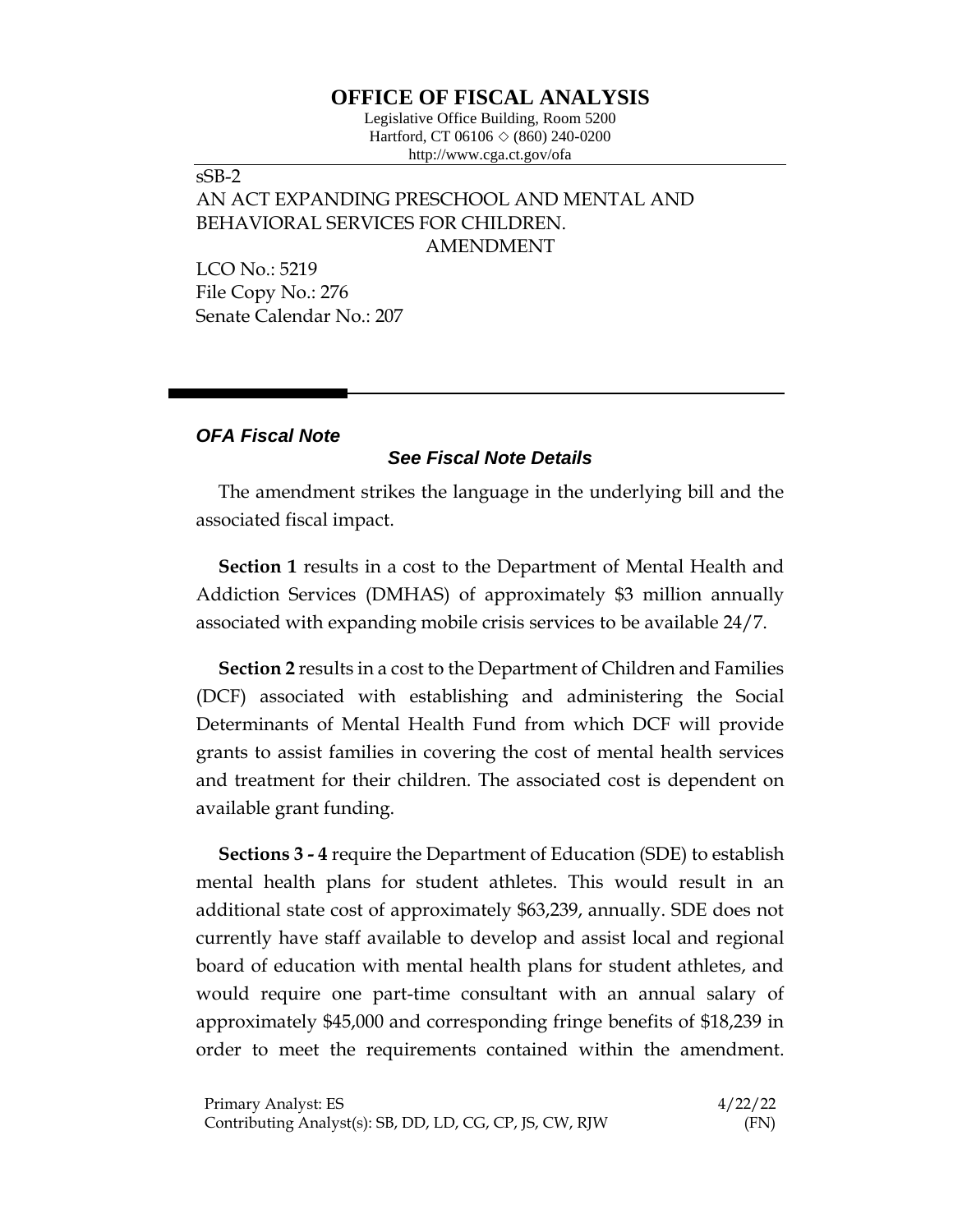Additionally, the amendment requires beginning in FY 24, local and regional boards of education to implement the provisions of the mental health plans. This could result in additional costs to local and regional schools associated with expanded mental health services to student athletes. The scope of the costs would be dependent upon the provisions of the plan, the size of the district, and the additional services provided to students.

**Section 5** requires SDE to administer a "Pipeline for Connecticut's Future" program. This would result in an additional state cost of approximately \$126,477, annually. SDE does not currently have staff available to administer the program and would require one full-time consultant with an annual salary of approximately \$90,000 and corresponding fringe benefits of \$36,477, in order to meet the requirements contained within the amendment.

**Section 6** requires UConn to evaluate and report on the impact of social media and mobile phone use on students' mental health, which is anticipated to result in a total cost of up to \$972,394 (\$665,929 in FY 23 and \$306,465 in FY 24). It is expected that carrying out the mandated research and report requires two professors with an average annual salary of \$90,711, and two graduate students, each with a salary of \$62,729. Anticipated personnel costs by year are: (1) \$612,929 in FY 23 (wage costs of \$306,879 and fringe benefits costs of \$306,050), and (2) \$306,465 in FY 24 for half-year costs, because the report is due January 1, 2024.1 Other expenses totaling \$53,000 in FY 23 are expected for travel costs, study participation incentives, equipment, and similar aspects of a research project.

These personnel and other costs may be funded by either the General Fund or other UConn revenues (e.g., tuition). If wage costs are funded

<sup>&</sup>lt;sup>1</sup> The fringe benefit costs for employees funded out of other appropriated funds are budgeted within the fringe benefit account of those funds, as opposed to the fringe benefit accounts within the Office of the State Comptroller. The estimated active employee fringe benefit cost associated with most personnel changes for other appropriated fund employees is **99.73%** of payroll in **FY 23**.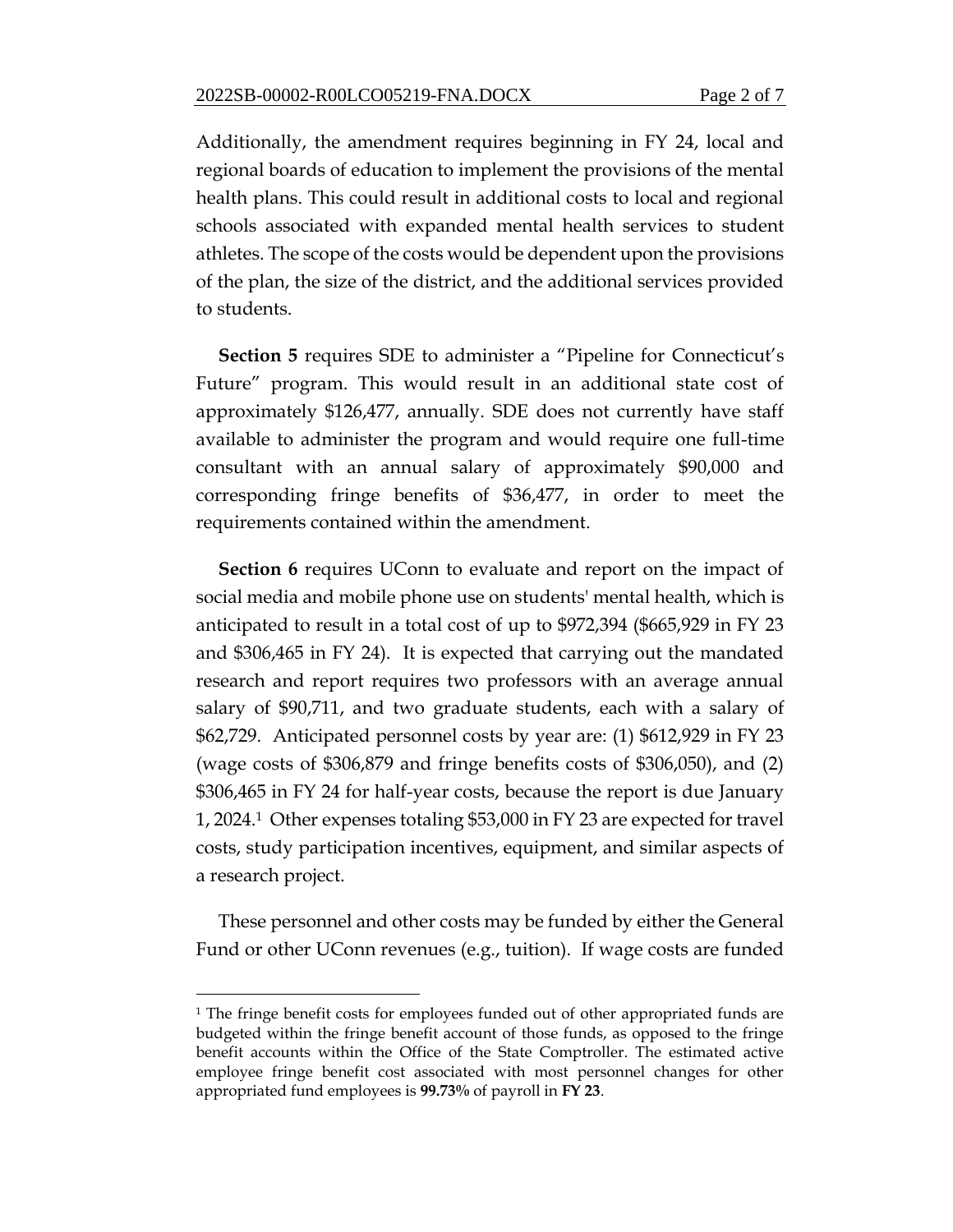through the General Fund, then the fringe benefits costs will be incurred within the Office of the State Comptroller.

**Section 7**, which makes changes to family child care home staffing and enrollment, has no fiscal impact as it does not impact subsidy eligibility requirements.

**Section 8** could result in a cost to local and regional boards of education to the extent they hire rather than designate an existing employee to serve as the district's family care coordinator.

**Section 9** makes various procedural and policy changes regarding withholding recess as a form of student discipline, and is not anticipated to result in a fiscal impact.

**Section. 10-11** establish a Get Outside and Play for Children's Mental Health Day and require exercises observing the day as designated by the Governor at both the State Capitol and in local and regional school districts. Various state agencies and school districts may incur minimal costs for engaging in the exercises designated by the Governor. The level of costs for affected agencies and municipalities will be dependent upon the location, nature, and size of exercises.

**Section 12** results in a cost of approximately \$5 million in FY 23 and FY 24 to the Office of Early Childhood (OEC) by requiring increased general administrative payments to Birth to Three providers for certain children.

**Section 13** allows municipalities to abate up to 100% of property taxes due for any property or portion of property used as a child care center or child care group home.

The revenue loss to a municipality would vary based on the amount of property tax abated, but could be significant (in excess of \$1 million) in a municipality with a high number of such taxable facilities. There are approximately 1,400 child care centers and 1,900 family day care homes licensed in the state. It is not known which of these facilities: 1) currently pay property taxes directly by virtue of owning the building they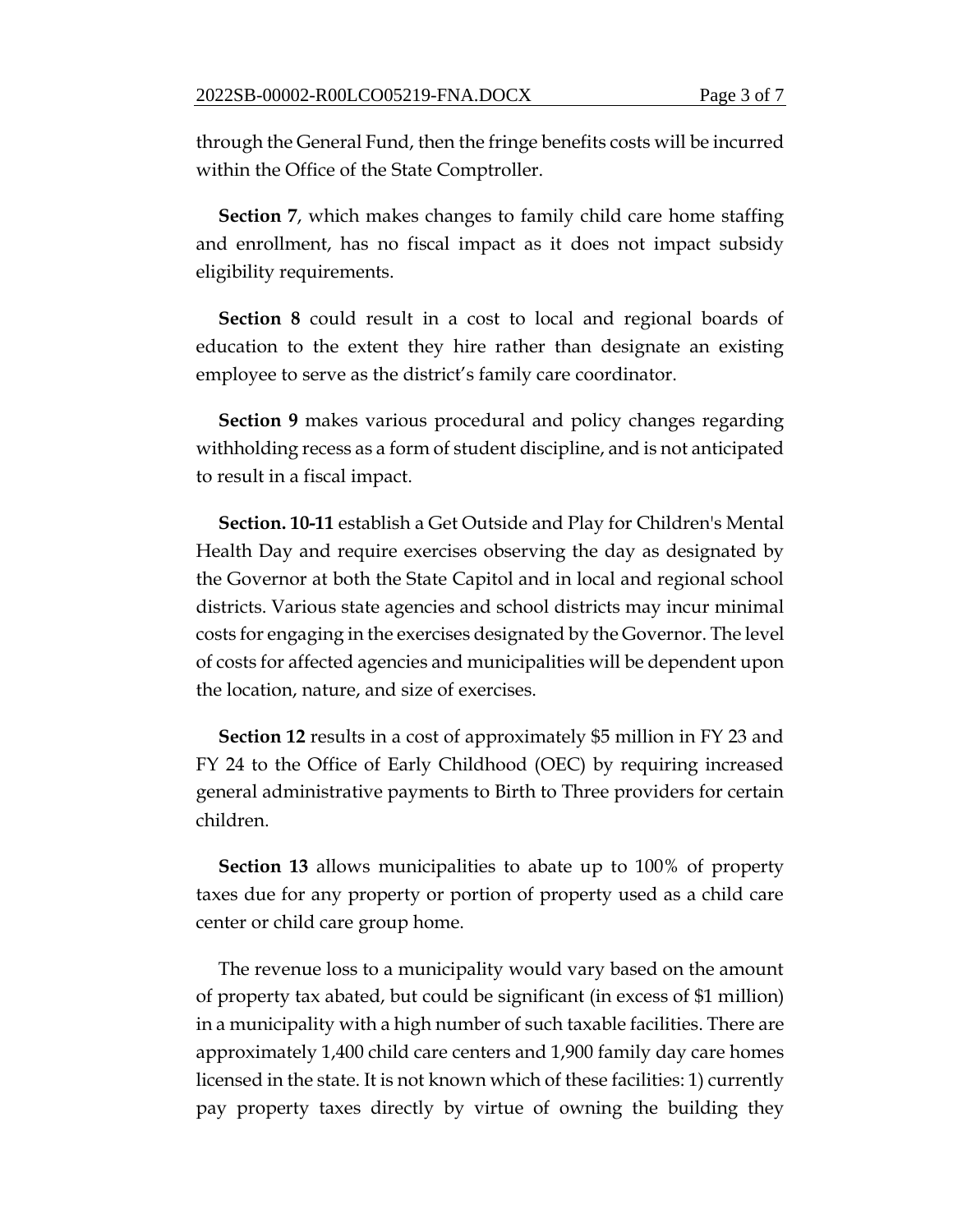operate in, 2) pay property taxes indirectly through leases with commercial real estate owners, or 3) do not pay property taxes at all due to an association with a tax exempt organization, such as a religious institution or private university.

**Section 16** prohibits DCF from using a child's Social Security Disability Benefits (SSDI) to reduce their cost of care, resulting in a revenue loss to DCF of approximately \$1.6 million. The amendment will also result in increased personnel costs of approximately \$200,000 (and associated fringe benefits costs of \$81,000) associated with establishing and implementing a policy concerning the management and expenditure of such benefits.

**Section 17** results in a cost to the Department of Public Health to administer a pilot grant program to expand behavioral health care offered to children by providers of pediatric care in private practices. Grant funds will support such providers with a fifty per cent match for costs associated with paying the salaries of licensed social workers providing counseling and other services to children receiving primary health care from such providers. The extent of the cost is dependent on available funding for such purpose.

**Section 22** requires the Department of Revenue Services to study options for establishing a tax credit against the personal income tax for taxpayers with dependent children enrolled in child care and report its findings. This does not result in any fiscal impact to the state or municipalities as the agency can accomplish this requirement without the need for additional resources.

**Section 24**, which establishes a task force to study the comprehensive needs of children in the state, has no fiscal impact as PA 17-236 prohibits transportation allowances for task force members. The task force terminates by 1/1/23.

**Section 25** results in a cost of approximately \$1.6 million in FY 23 and \$5.1 million in FY 24 to DSS by requiring Medicaid coverage for services provided by licensed master social workers working under the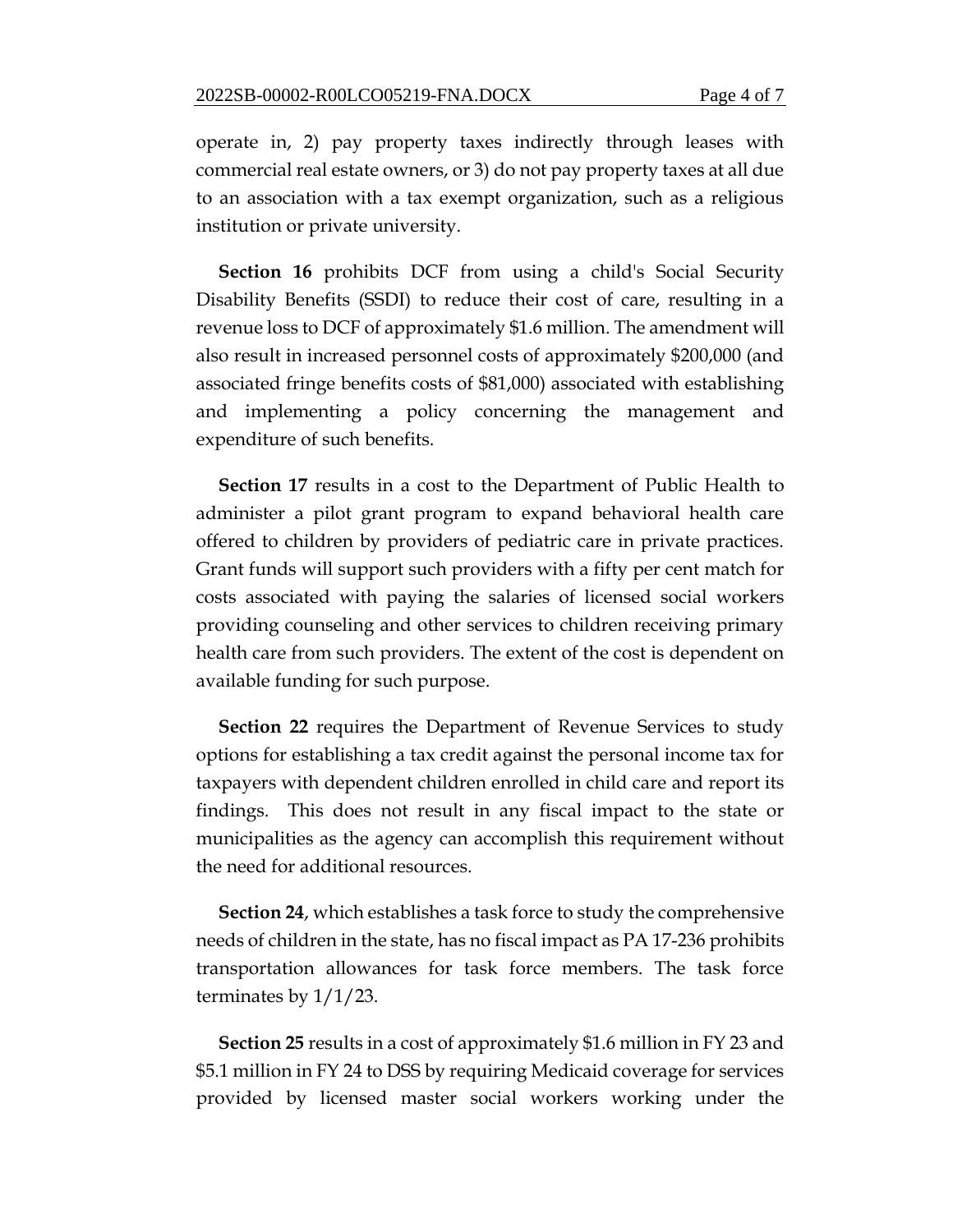supervision of licensed psychologists or licensed clinical social workers.

**Section 28** makes changes to a DPH grant program for communitybased providers of primary care services. While this requires that \$1.6 million of appropriated funding be expended for loan repayment for physicians, this has no net fiscal impact as it does not change the total funding available to support the program.

**Section 31** which prohibits hospitals from charging facility fees for telehealth services, would result in savings to the state employee and retiree health plans as well as municipalities, beginning in FY 22, to the degree such fees are currently charged.

The UConn Health Center's revenues are not impacted because it does not charge facility fees for telehealth services to commercial health plans or to Medicaid. The health center only does so to Medicare and Medicare Advantage plans, as permitted by federal regulations, and this practice is unaffected by the amendment.

**Section 30** expands the definition of telehealth provider after July 1, 2024 while **Sections 32-40** generally extend temporarily established provisions related to the availability of telehealth services, until June 30, 2024, and make related conforming and technical changes. This includes the requirement that health insurance policies maintain coverage for services provided via telehealth to the same extent services are covered when provided in-person. The amendment also prohibits reduced reimbursement levels for services provided via telehealth, and not in person.

The amendment results in additional patient care revenues to the University of Connecticut Health Center, mainly in FY 24. This revenue gain occurs to the extent that: (1) patients who would otherwise forego in-person care instead choose to use telehealth services, (2) the amendment provides more favorable telehealth reimbursement terms for providers than exist in current contracts between UConn Health and health carriers, and (3) patients seek out more health care due to the relative ease of telehealth, for some. UConn Health has experienced a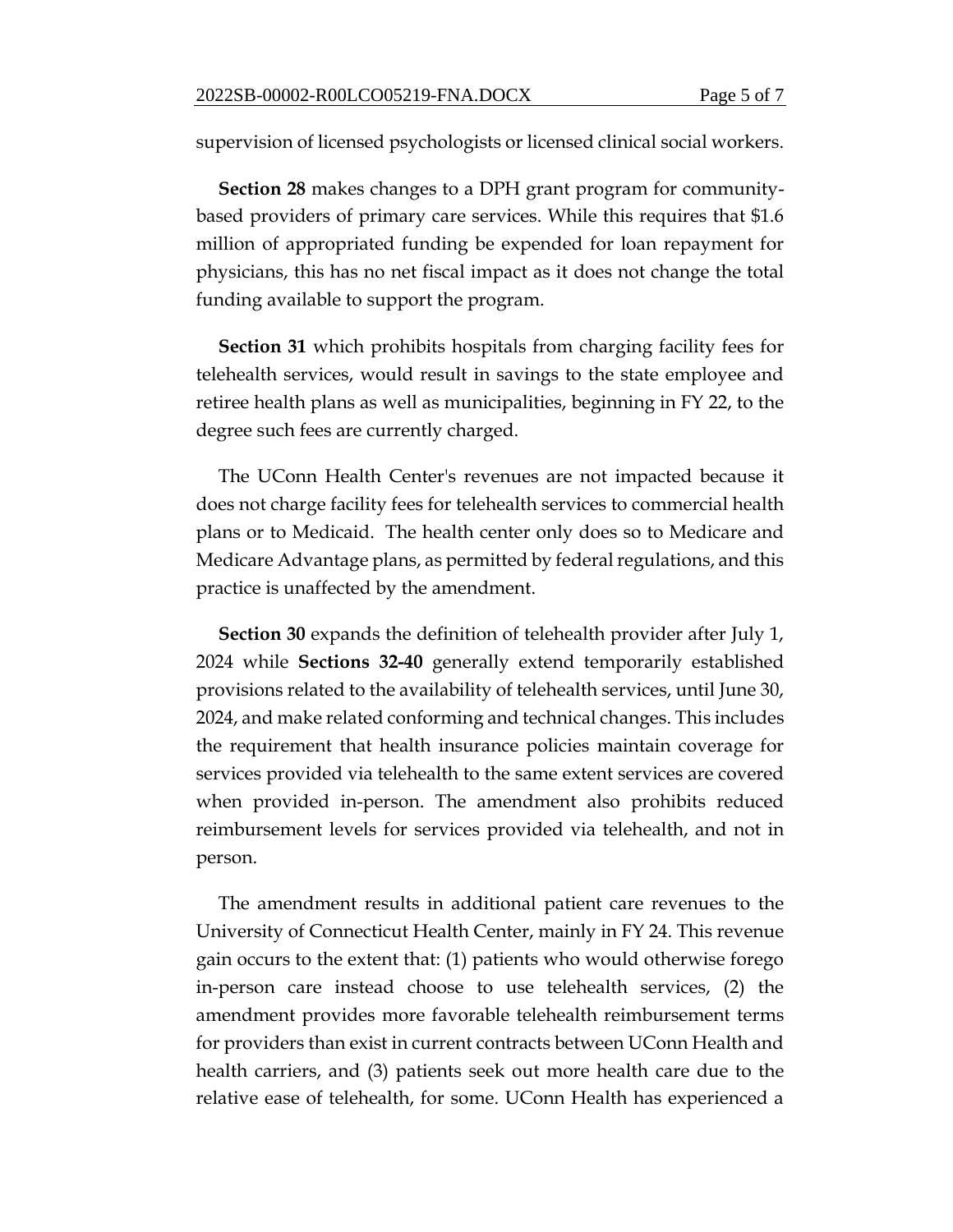substantial increase in telehealth usage and revenues beginning in March 2020.

The amendment could preclude future savings to fully-insured municipalities to the extent their plans' coverage would otherwise differ from the coverage required by the amendment. The impact would be reflected in premium costs when policies are renewed. Pursuant to federal law self-insured plans are exempt from state health mandates.

The amendment also allows the certification of medical marijuana patients via telehealth and results in a potential revenue gain to the state to the extent additional licenses are issued. Initial and renewal medical marijuana licenses are assessed a \$100 annual fee.

**Section 41** results in a cost to the Office of Health Strategy (OHS) of approximately \$300,000 to conduct a study regarding the provision of, and coverage for, telehealth services in the state, and report by January 1, 2023.

**Sections 42 – 43** enter Connecticut into two interstate compacts, the Interstate Medical Licensure Compact and the Psychology Interjurisdictional Compact. The medical compact provides an expedited licensure process for physicians seeking to practice in multiple states (including by telehealth). The psychology compact provides a process authorizing psychologists to practice by (1) telehealth and (2) temporary in-person, face-to-face services across state boundaries, without the psychologist having to be licensed in each of the states. This is anticipated to result in a General Fund revenue gain of approximately \$175,000 in FY 23 and \$350,000 in FY 24 associated with initial licensing fees and renewal fees.

**Section 44** results in a cost to OEC of approximately \$160,000 (with associated fringe benefits of \$65,000) to hire two full-time employees to provide technical assistance and business consulting services for providers of child care services.

**Section 45** requires that any increased funding for Youth Services